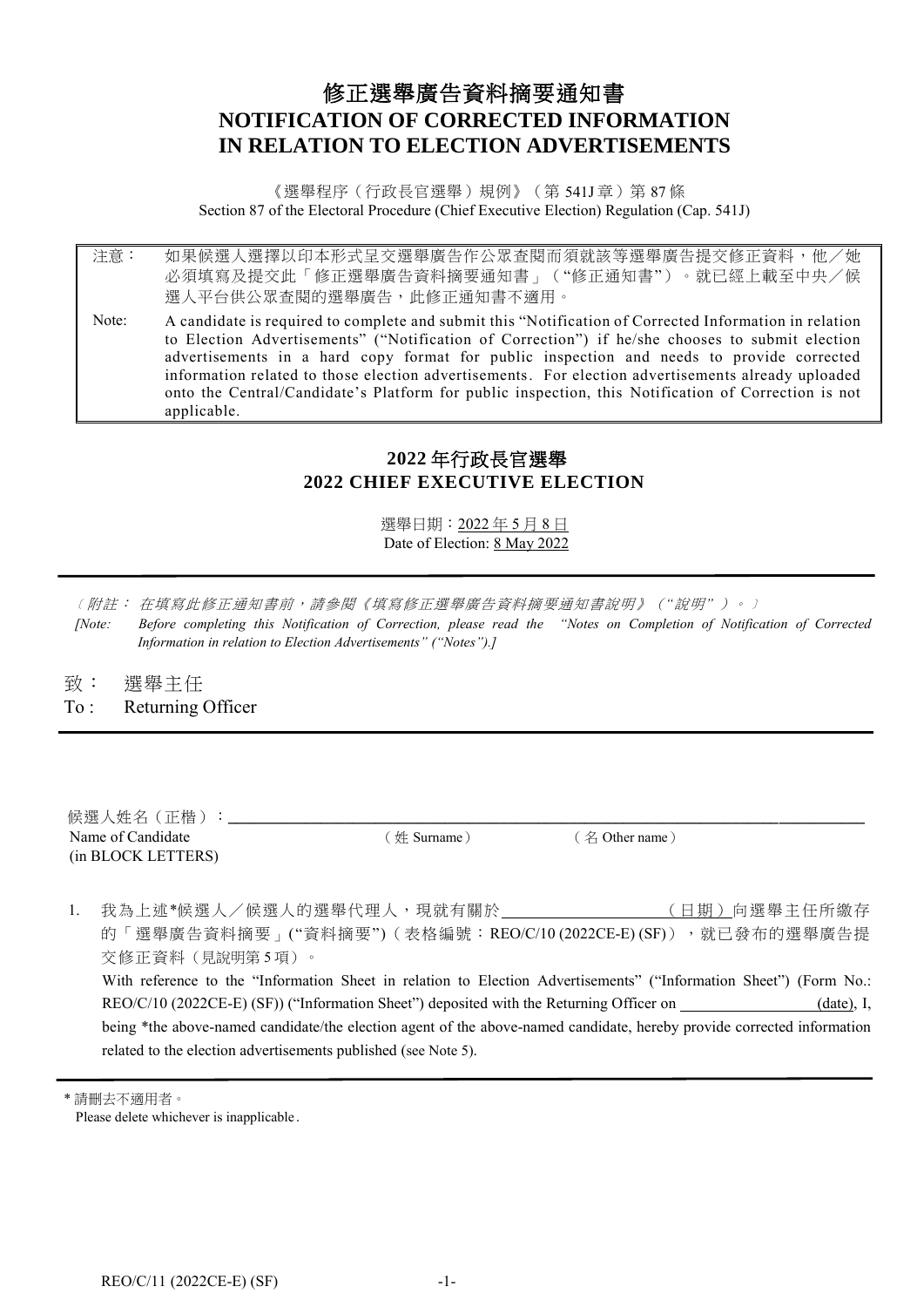#### 2. 有關修正項目如下- The relevant corrected items are as follows  $-$

|                       | #項目<br>編號<br>#Item<br>No. | 修正的資料及細節 Corrected Information and Particulars                                                               |                         |                                                                              |                                                                          |                                                               |                                |                                                                          |                                                                     |                                                                                                                          |  |
|-----------------------|---------------------------|--------------------------------------------------------------------------------------------------------------|-------------------------|------------------------------------------------------------------------------|--------------------------------------------------------------------------|---------------------------------------------------------------|--------------------------------|--------------------------------------------------------------------------|---------------------------------------------------------------------|--------------------------------------------------------------------------------------------------------------------------|--|
| #表編號<br>#Table<br>No. |                           | 類別及<br>製作/印刷日期<br>Type and date of<br>production/printing<br>$(\exists -\exists -\exists +)$<br>(dd-mm-yyyy) | 尺寸/面積<br>Size/Dimension | 製作數量/<br>印刷的<br>文本數目<br>Quantity<br>produced/<br>Number of copies<br>printed | 發布數量/<br>發布的文本數目<br>Quantity published/<br>Number of copies<br>published | 發布日期<br>Date of<br>publication<br>(日 - 月 - 年)<br>(dd-mm-yyyy) | 發布的方式<br>Manner of publication | 准許的文本數目<br>(見說明第2項)<br>Number of copies of<br>Permission<br>(see Note 2) | 製作人/印刷人的<br>姓名或名稱及地址<br>Name and address of the<br>producer/printer | 選舉廣告及准許<br>樣本編號<br>(供政府部門填寫)<br><b>Election Advertisement</b><br>and Permission<br>Sample Ref. No.<br>(For Official Use) |  |
|                       |                           |                                                                                                              |                         |                                                                              |                                                                          |                                                               |                                |                                                                          |                                                                     |                                                                                                                          |  |
|                       |                           |                                                                                                              |                         |                                                                              |                                                                          |                                                               |                                |                                                                          |                                                                     |                                                                                                                          |  |
|                       |                           |                                                                                                              |                         |                                                                              |                                                                          |                                                               |                                |                                                                          |                                                                     |                                                                                                                          |  |
|                       |                           |                                                                                                              |                         |                                                                              |                                                                          |                                                               |                                |                                                                          |                                                                     |                                                                                                                          |  |
|                       |                           |                                                                                                              |                         |                                                                              |                                                                          |                                                               |                                |                                                                          |                                                                     |                                                                                                                          |  |
|                       |                           | 其他修正 Other Corrections                                                                                       |                         |                                                                              |                                                                          |                                                               |                                |                                                                          |                                                                     |                                                                                                                          |  |
|                       |                           |                                                                                                              |                         |                                                                              |                                                                          |                                                               |                                |                                                                          |                                                                     |                                                                                                                          |  |
|                       |                           |                                                                                                              |                         |                                                                              |                                                                          |                                                               |                                |                                                                          |                                                                     |                                                                                                                          |  |
|                       |                           |                                                                                                              |                         |                                                                              |                                                                          |                                                               |                                |                                                                          |                                                                     |                                                                                                                          |  |

#此兩欄之編號必須與上述第 *1* 段中提及的資料摘要內所載的表編號及項目編號相符。

*The numbers shown in these 2 columns must correspond to the Table Numbers and Item Numbers as recorded in the Information Sheet referred to in paragraph 1 above.*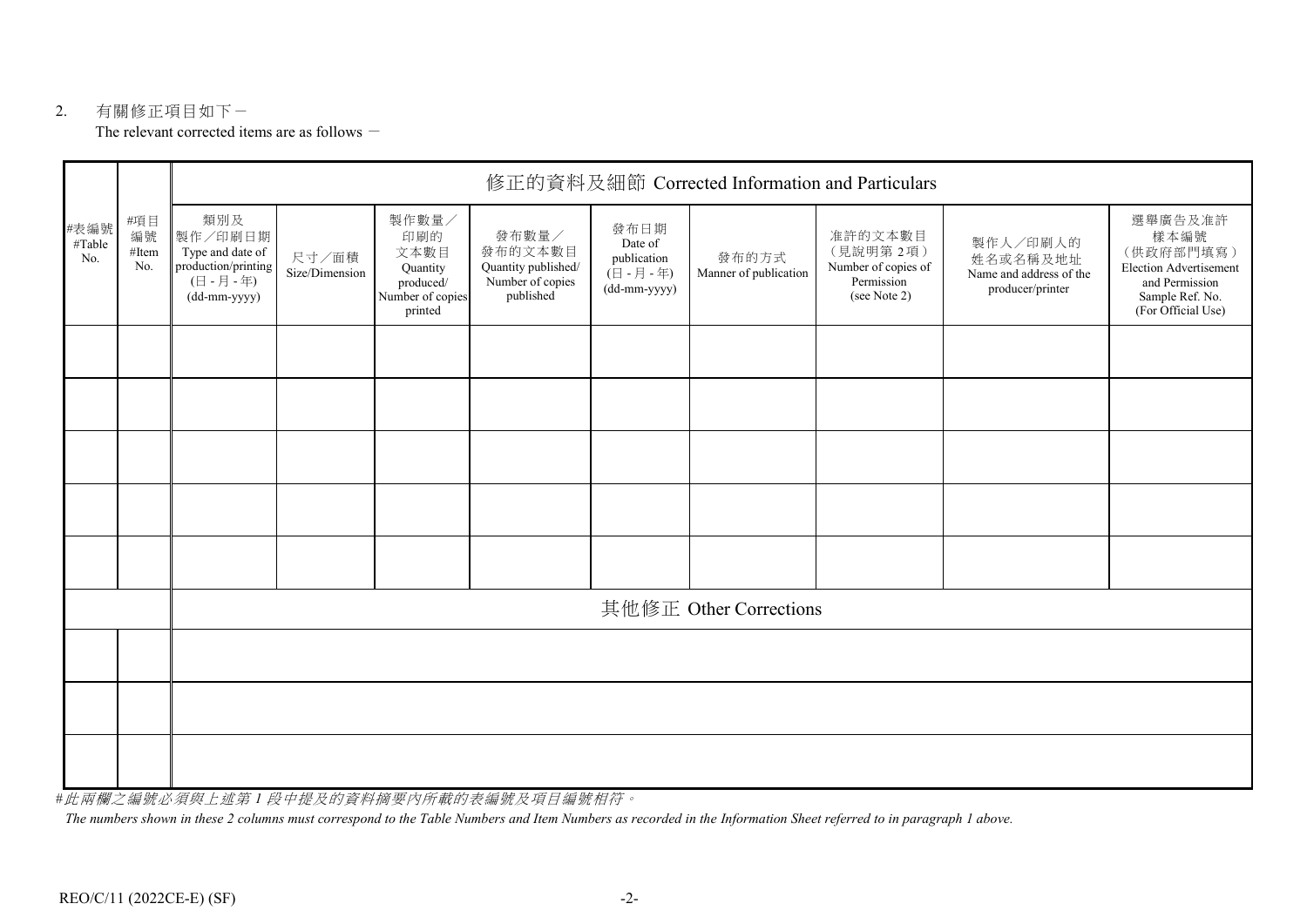\*候選人/選舉代理人姓名:

Name of \*Candidate/Election Agent (姓 Surname) (名 Other name)

香港身分證號碼: Hong Kong Identity Card Number

簽署: Signature

日期: Date

\* 請刪去不適用者。

Please delete whichever is inapplicable.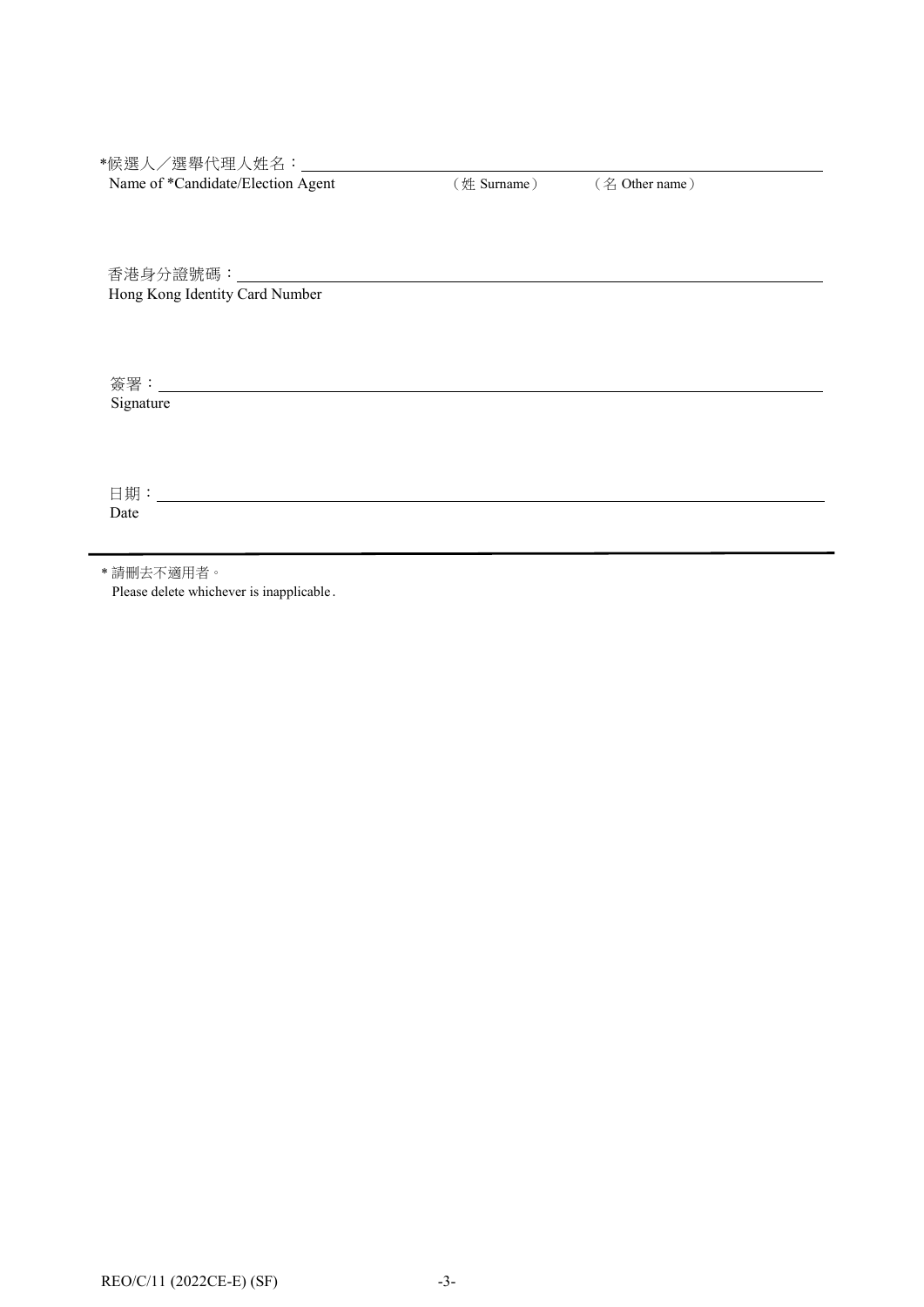# 填寫修正選舉廣告資料摘要通知書說明 **Notes on Completion of Notification of Corrected Information in relation to Election Advertisements**

- 1. 根據[《選舉程序\(行政長官選舉\)規例》](http://www.legislation.gov.hk/blis_ind.nsf/WebView?OpenAgent&vwpg=CurAllChinDoc*538*100*538.5#538.5)(第 541J 章)第 86(1)條, "發布"是指印刷、展示、 展覽、分發、張貼、公布或以任何其他方式使公眾獲知,並包括繼續發布。 According to section 86(1) of the Electoral Procedure (Chief Executive Election) Regulation (Cap. 541J), "publish" means print, display, exhibit, distribute, post up, publicly announce or make publicly known by any other means, and includes continue to publish.
- 2. "准許"是指私人土地的擁有人或佔用人或政府土地的主管當局根據《公眾衞生及市政條例》 (第132章)第 104A(1)條,就候選人在該土地展示或張貼招貼或海報而給予的書面准許。 "Permission" means the written permission of the owner or the occupier of any private land or the authority of any government land given pursuant to section 104A(1) of the Public Health and Municipal Services Ordinance (Cap. 132) for a candidate to display or affix a bill or poster on such land.
- 3. "同意書"是指任何人或組織根據[《選舉\(舞弊及非法行為\)條例》](http://www.legislation.gov.hk/blis_ind.nsf/WebView?OpenAgent&vwpg=CurAllChinDoc*551*100*551.1#551.1)(第554章)第27條,就候 選人發布或授權發布收納了該人或組織的姓名、名稱或標識或跟該人或組織有關聯的姓名、名 稱或標識;或與該人或組織的姓名、名稱或標識或與跟該人或組織有關聯的姓名、名稱或標識 甚為相似的姓名、名稱或標識;或該人的圖像的選舉廣告,而給予的書面同意。 "Consent" means the consent in writing given by any person or organization pursuant to section 27 of the Elections (Corrupt and Illegal Conduct) Ordinance (Cap. 554) for a candidate to publish or authorize the publication of an election advertisement that includes the name or logo of or associated with the person or organization; or a name or logo that is substantially similar to the name or logo of or associated with the person or organization; or a pictorial representation of the person.
- 4. 候選人必須確保呈交的選舉廣告詳情符合《選舉程序(行政長官選舉)規例》(第541J章)第87 條及《行政長官選舉活動指引》第八章的規定及要求。候選人必須藉專人送遞或郵遞向選舉主 任繳存此修正通知書。

The candidate must ensure that the election advertisement particulars submitted comply with the rules and requirements as set out in section 87 of the Electoral Procedure (Chief Executive Election) Regulation (Cap. 541J) and Chapter 8 of the "Guidelines on Election-related Activities in respect of the Chief Executive Election". The candidate must deposit this Notification of Correction with the Returning Officer by hand or by post.

5. 候選人只可用此修正通知書修正先前所呈交的資料摘要內的選舉廣告資料(例如選舉廣告的類 別、製作/印刷/發布日期、製作數量/印刷的文本數目、發布數量/發布的文本數目、製作 人/印刷人的姓名或名稱及地址等)。如候選人的選舉廣告內容曾作出修改,他/她則應重新 提交一份資料摘要。

A candidate may only make use of this Notification of Correction to correct information related to election advertisements on the Information Sheet submitted previously (e.g. type of election advertisement, date of production/printing/publication, quantity produced/number of copies printed, quantity published/number of copies published, name and address of the producer/printer, etc.). If a candidate has amended the content of election advertisements, he/she should submit another Information Sheet.

6. 在此修正通知書中提及的選舉廣告,若候選人曾就其類別作出修正,他/她必須向選舉主任繳 存下列資料-

A candidate must deposit with the Returning Officer the following information in respect of any correction to the type of election advertisements mentioned in this Notification of Correction -

(a) 每個選舉廣告的印本形式文本 2 份(或就每個實際上不能或不便以同樣方式出示的選舉廣 告,提交一式 2 份全彩色相片/打印本/影印本),以及提供與該選舉廣告有關的准許及/ 或同意書的印本形式文本 1 份 (如適用);或 2 hard copies of each election advertisement (or 2 identical full colour photographs/printouts/photocopies of

each election advertisement which cannot be practically or conveniently produced in specie) and 1 hard copy of the relevant permission and/or consent in respect of that election advertisement (if applicable); or

(b) 2 份唯讀光碟(CD-ROM)或唯讀型數碼多功能光碟(DVD-ROM),每份載有相同的選舉廣 告,以及提供與該選舉廣告有關的准許及/或同意書的印本形式文本 1 份(如適用)。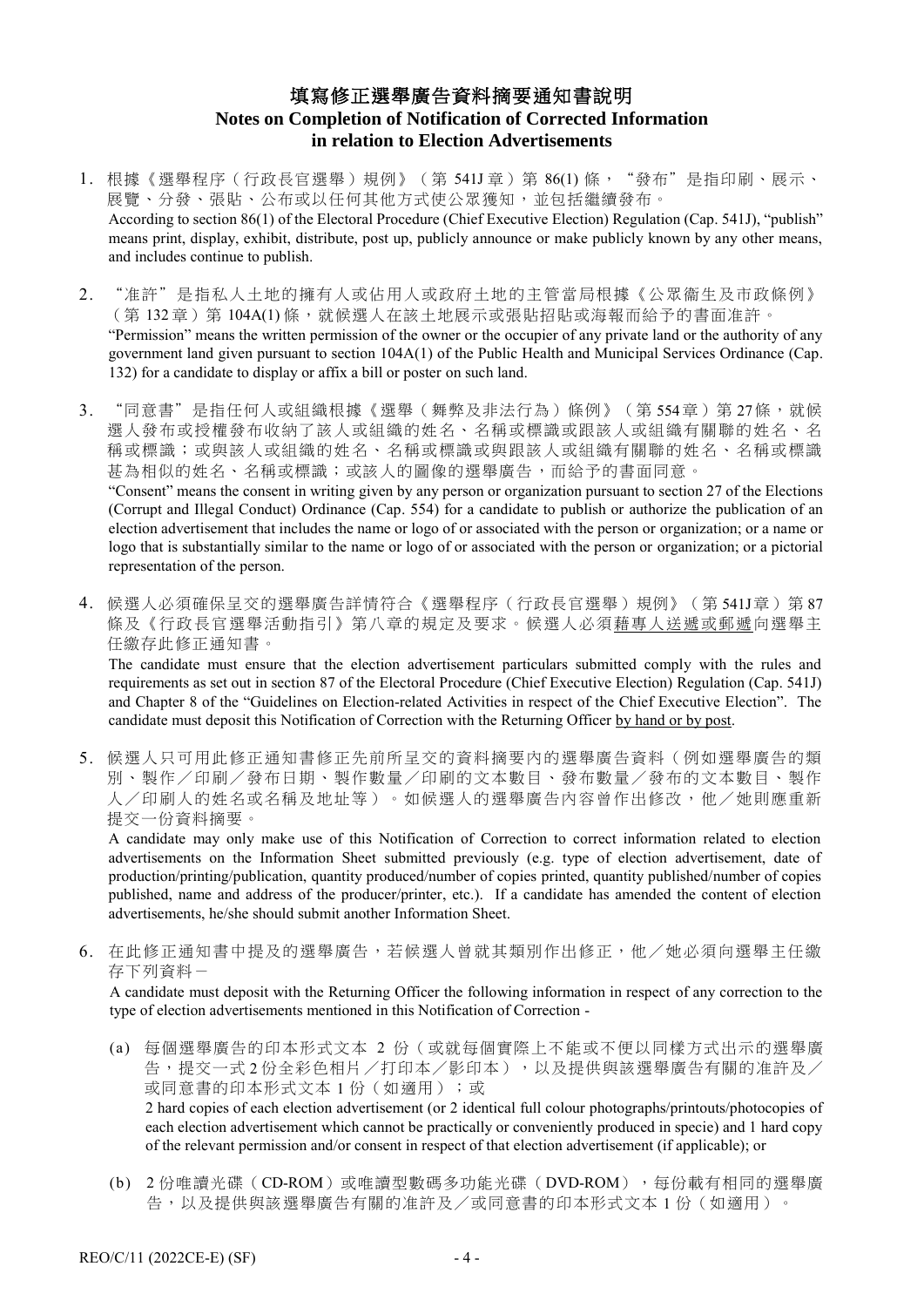2 copies of a CD-ROM or DVD-ROM each containing the identical election advertisements and 1 hard copy each of the relevant permission and/or consent in respect of such election advertisement (if applicable).

- 7. 所有修正通知書必須最遲於選舉日後 **3** 個工作天(即公眾假期及星期六以外的任何一天)內或在 押後的選舉日之後的 **3** 個工作天內(如適用)向選舉主任繳存。所呈交的修正通知書,以及此修 正通知書第 1 頁第 1 段所指的資料摘要,會一同被作為其中一個依據,用以審查和核對候選人的 「選舉開支及接受選舉捐贈之申報書及聲明書」(表格編號:REO/C/1 (2022CE-E) (SF))。 All **Notification of Correction** must be deposited with the Returning Officer **not later than 3 working days (i.e. any day other than a general holiday and Saturday) after the polling day or not later than 3 working days after the postponed or adjourned polling day (where applicable).** Any Notification of Correction so submitted will be used together with the Information Sheet mentioned at paragraph 1 of page 1 of this Notification of Correction as one of the bases for examining and checking the "Return and Declaration of Election Expenses and Election Donations" (Form No.: REO/C/1 (2022CE-E) (SF)) of the candidate.
- 8. 如尚未委任選舉主任,在此修正通知書中所提述選舉主任之處,均須解釋為提述總選舉事務主 任。

If the Returning Officer has not yet been appointed, the references in this Notification of Correction to a Returning Officer are to be construed as references to the Chief Electoral Officer.

9. 此修正通知書內提及的選舉是指根據《行政長官選舉條例》(第 569章)第 23 或 24 條進行的 投票。就有競逐的選舉而言,選舉日期是指首三輪投票的日期。根據《選舉程序(行政長官選 舉)規例》(第 541J 章) 第 17(3)條,在有競逐的選舉中,如須進行第四輪或其後任何一輪投 票,便會於翌日進行,如有需要,則須日復一日地進行,直至有候選人當選為止。 此修正通知 書適用於任何一輪投票。

The election referred to in this Notification of Correction is for a poll conducted under section 23 or 24 of the Chief Executive Election Ordinance (Cap. 569). For a contested election, the date of election is for the first three rounds of voting. In accordance with section 17(3) of the Electoral Procedure (Chief Executive Election) Regulation (Cap. 541J), if in a contested election the voting has to proceed to the fourth or any subsequent round, it will be held on the following day and, if necessary, day after day thereafter until a candidate is returned. This Notification of Correction is applicable to any round of voting.

10. 候選人在填寫此修正通知書時如有任何問題,請在辦公時間內致電選舉事務處的查詢熱線 2891 1001。

If the candidate has any questions in completing this Notification of Correction, please call the Enquiry Hotline of the Registration and Electoral Office at 2891 1001 during office hours.

11. 請注意下列有關在此修正通知書提供個人資料的說明-

Please note the following with regard to the personal data supplied in connection with this Notification of Correction -

#### (a) 資料用途

就此修正通知書提供的個人及其他有關的資料,會供選舉管理委員會、選舉事務處、選舉主 任及其他有關的政府部門用於與選舉有關的用途。

#### **Purpose of Collection**

The personal data and other related information supplied in connection with this Notification of Correction will be used by the Electoral Affairs Commission, the Registration and Electoral Office, the Returning Officer and other related government departments for election-related purposes.

#### (b) 資料轉介

選舉主任收到有關的資料摘要、此修正通知書、准許或授權書、同意書或選舉廣告樣本後, 會將副本供公眾查閱直至選舉申報書的文本根據《選舉(舞弊及非法行為)條例》(第 554 章) 第 41 條可供查閱的期間結束為止。在展示前,文件內所有身分證明文件號碼將會被遮 蓋。就此修正通知書提供的個人及其他有關的資料亦可能會提供予其他獲授權的部門或人 士,包括但不限於法院,用於與選舉有關的用途。

#### **Transfer of Information**

A copy of the relevant Information Sheet, this Notification of Correction, permission or authorization, consent or election advertisement samples will be made available by the Returning Officer who has received them for public inspection until the end of the period for which copies of election returns are available for inspection